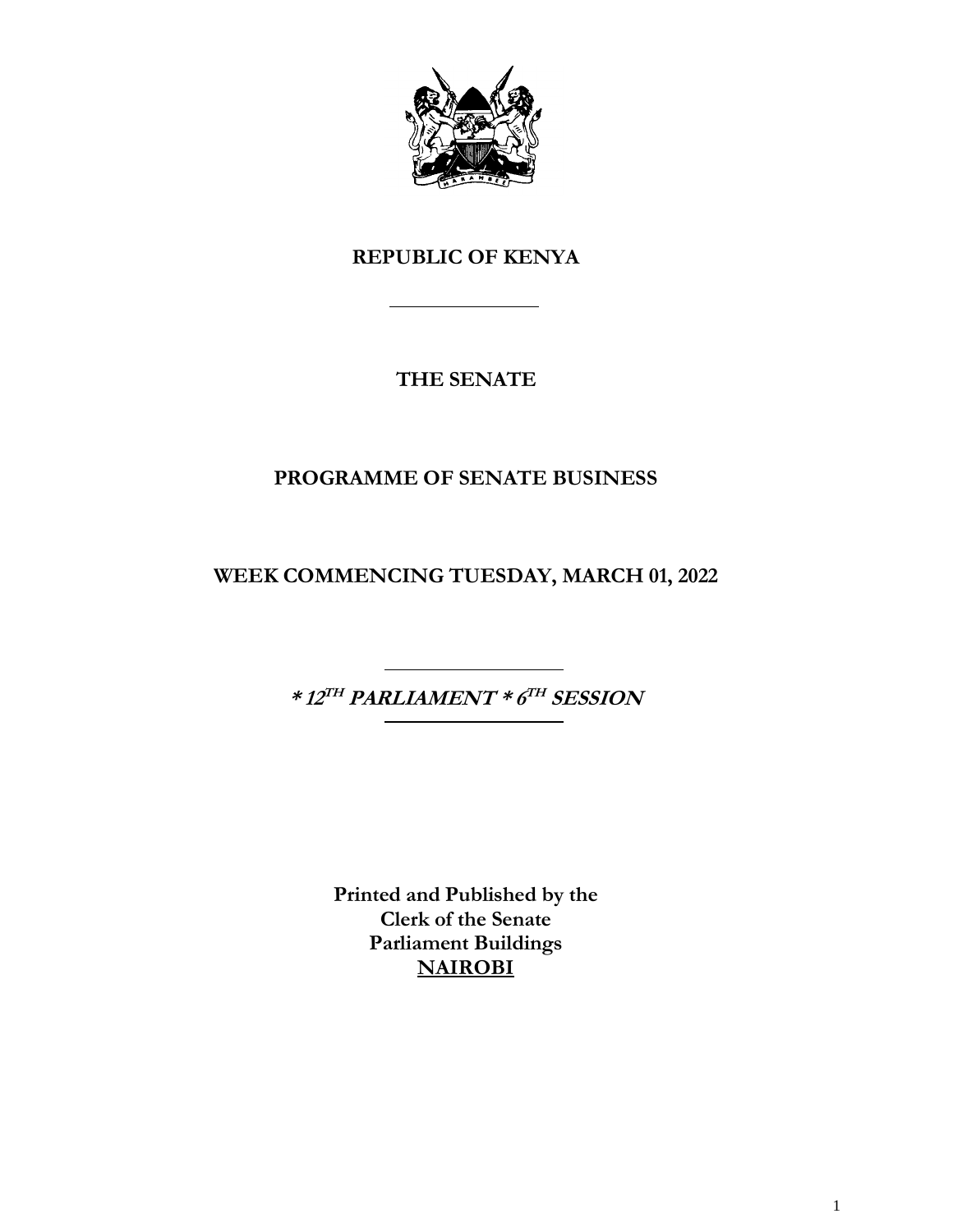**REF: SBC/WP/2022/VOL.1/(04)** 

**Clerk's Chambers The Senate Parliament Buildings NAIROBI**

25th February, 2022

#### **REPUBLIC OF KENYA**

#### **THE SENATE**

#### **TWELFTH PARLIAMENT (SIXTH SESSION)**

#### **PROGRAMME OF SENATE BUSINESS FOR THE WEEK COMMENCING TUESDAY, MARCH 01, 2022**

**TUESDAY** 01/03/2022 **Communication from the Chair, Messages, Petitions, Papers, Notices of Motion, Statements, Motions and Bills**

# **A. \*\*\*THE LANDLORD AND TENANT BILL (NATIONAL ASSEMBLY BILLS NO. 3 OF 2021)**

(The Senate Majority Leader)

*(Second Reading)*

**(Resumption of debate interrupted on Wednesday, 23 rd February, 2022- Morning Sitting)**

**(Division)**

#### **B. COMMITTEE OF THE WHOLE \*\*THE INTERGOVERNMENTAL RELATIONS (AMENDMENT) BILL (SENATE BILLS NO. 37 OF 2021)**

(The Chairperson, Standing Committee on Devolution and Intergovernmental Relations)

(Resumption of debate interrupted on Wednesday,  $22^{nd}$ December, 2021 – **Morning Sitting) (Division)**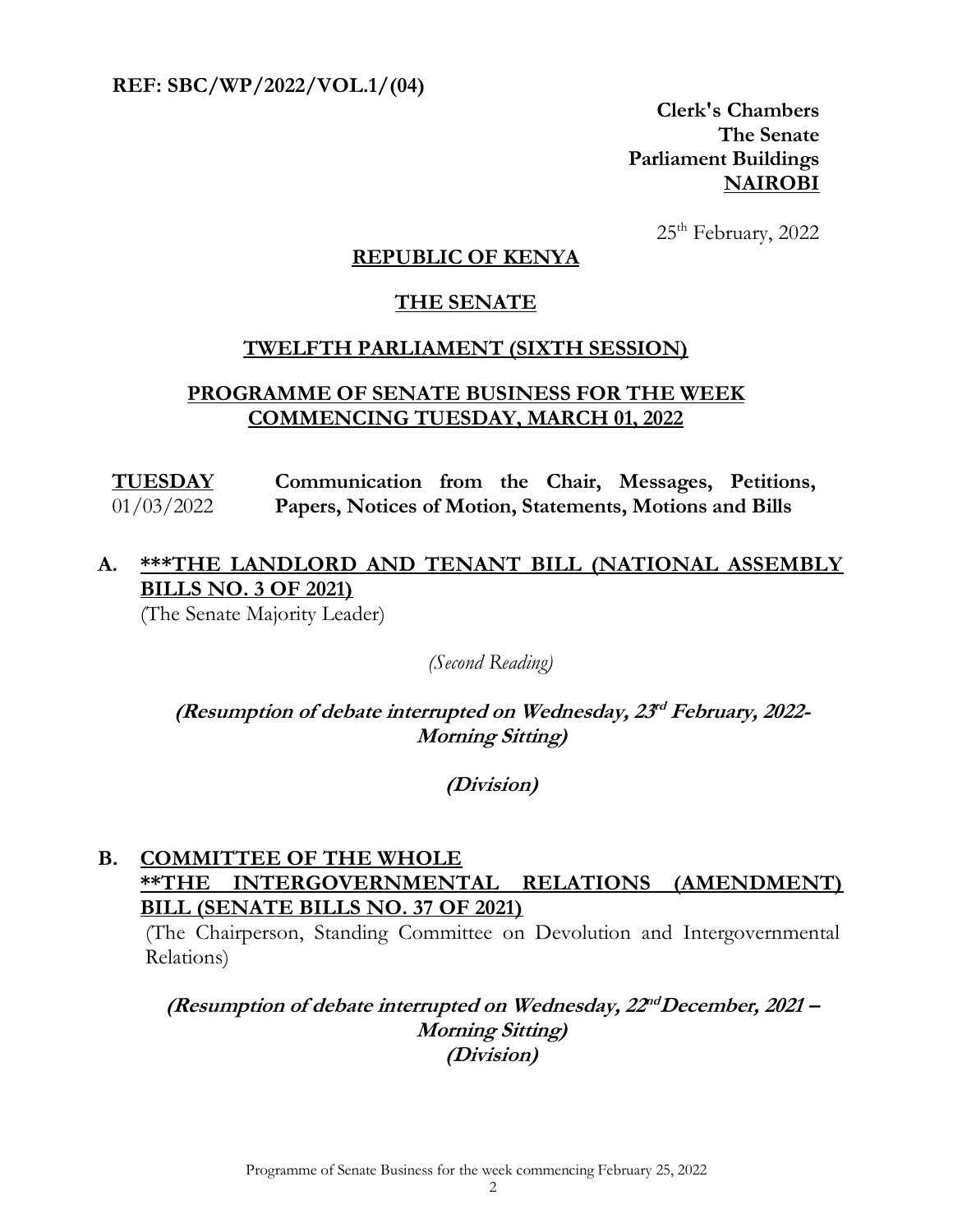## **C. COMMITTEE OF THE WHOLE \*THE LAW OF SUCCESSION (AMENDMENT) BILL, (SENATE BILLS NO. 15 OF 2021)**

(Sen. Abshiro Halake, MP)

### **D. COMMITTEE OF THE WHOLE \*\*THE STREET VENDORS (PROTECTION OF LIVELIHOOD) BILL (SENATE BILLS NO. 7 OF 2021)**

(Chairperson, Standing Committee on Tourism, Trade and Industrialization)

## **E. COMMITTEE OF THE WHOLE \*THE LIFESTYLE AUDIT BILL (SENATE BILLS NO. 36 OF 2021)**  (Sen. Farhiya Haji, MP)

# **F. COMMITTEE OF THE WHOLE \*THE KENYA MEDICAL SUPPLIES AUTHORITY (AMENDMENT) BILL (SENATE BILLS NO. 53 OF 2021)**

(Sen. Naomi Shiyonga, MP)

## **G. MOTION - ADOPTION OF THE REPORT OF THE STANDING COMMITTEE ON HEALTH ON THE SPECIAL AUDIT REPORT ON UTILIZATION OF COVID-19 FUNDS BY TWENTY EIGHT (28) COUNTY GOVERNMENTS**

(The Chairperson, Standing Committee on Health)

**THAT** the Senate adopts the Report of the Standing Committee on Health on the special audit report on utilization of COVID-19 funds by twenty eight (28) county governments, laid on the Table of the Senate on Wednesday, 9th February, 2022.

# **H. MOTION - RECOGNIZING AND APPRECIATING THE ELDERLY BY COUNTY GOVERNMENTS**

(Sen. Rose Nyamunga, MP)

**THAT, AWARE** that in 2006, the National Government initiated the Older Persons Cash Transfer (OPCT) Programme, popularly known as Pesa ya Wazee, which is an unconditional cash transfer programme to destitute elderly persons above the age of 65 years to cater for their subsistence needs;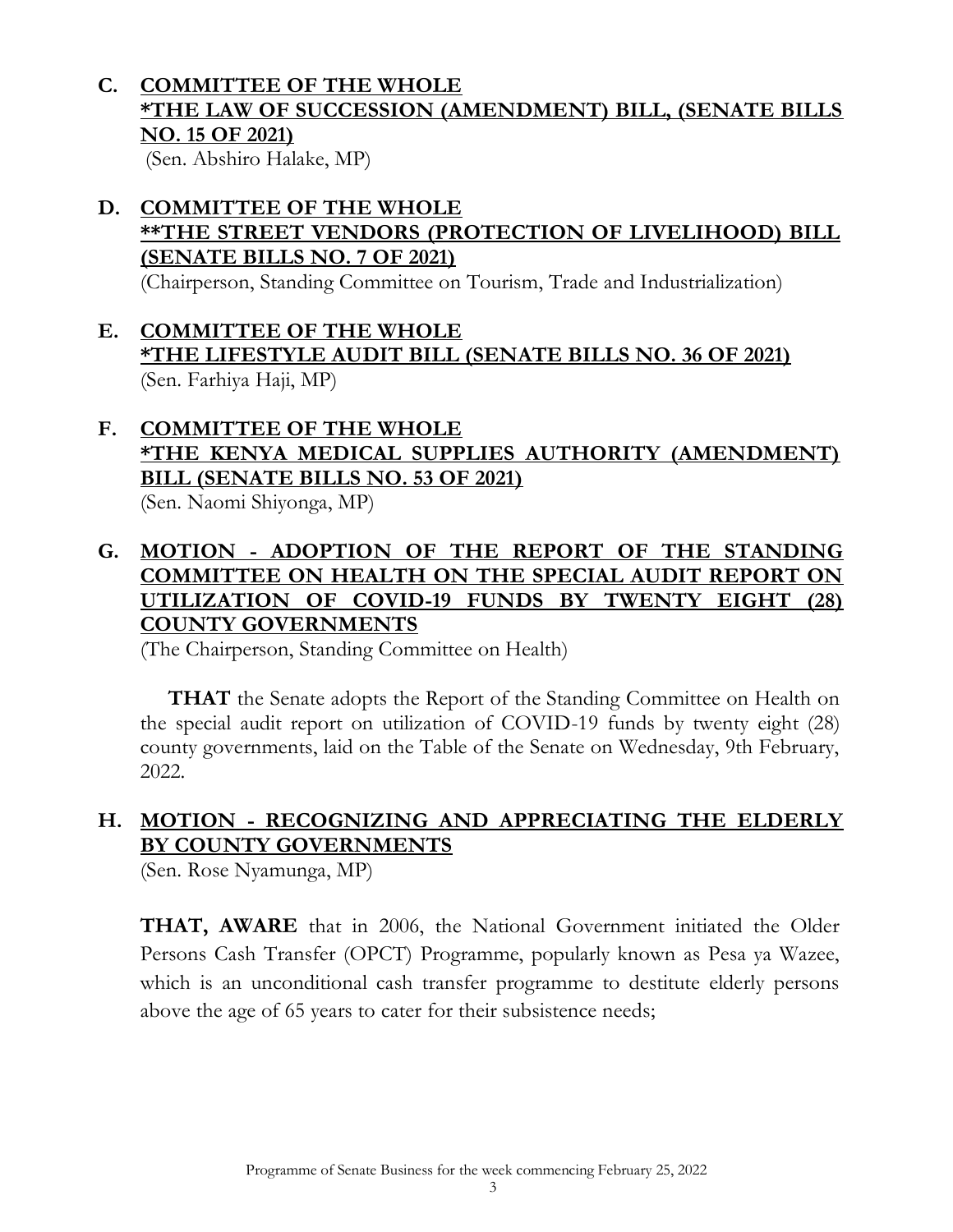**NOTING THAT** the beneficiaries receive a monthly stipend of Kshs. 2,000, delivered every two months through appointed payment agents, and also entitled to medical insurance through the National Health Insurance Fund (NHIF);

**CONCERNED HOWEVER THAT** the programme's credibility is marred by issues of delayed payments to beneficiaries, difficulties in processing of payments through the stipulated agents and payments to unregistered persons;

**NOW THEREFORE**, the Senate recommends that the County Governments complement the efforts of the National Government and assist in resolving these challenges by-

- (i) Developing legislation and policies to protect the elderly including ensuring all elderly persons in their counties are registered in the OPCT programme; and
- (ii) Organise value addition mechanisms such as financial training to help the beneficiaries of the programme to efficiently utilize this allowance.

### **I. Any Other Business**

**WEDNESDAY**  02/03/2022 **(Morning Sitting) Communication from the Chair, Messages, Petitions, Papers, Notices of Motion, Statements, Motions, Bills and**  any other Business not concluded on Tuesday, 1<sup>st</sup> March, **2022.** 

## **A. COMMITTEE OF THE WHOLE \*THE PRESERVATION OF HUMAN DIGNITY AND PROTECTION OF ECONOMIC AND SOCIAL RIGHTS BILL (SENATE BILLS NO. 21 OF 2021)**

(Sen. Abshiro Halake, MP)

## **B. COMMITTEE OF THE WHOLE \*THE SPECIAL NEEDS EDUCATION BILL (SENATE BILLS NO. 44 OF 2021)**

(Sen. (Dr.) Getrude Musuruve and Sen. (Prof.) Margaret Kamar, MP)

**C. Any Other Business**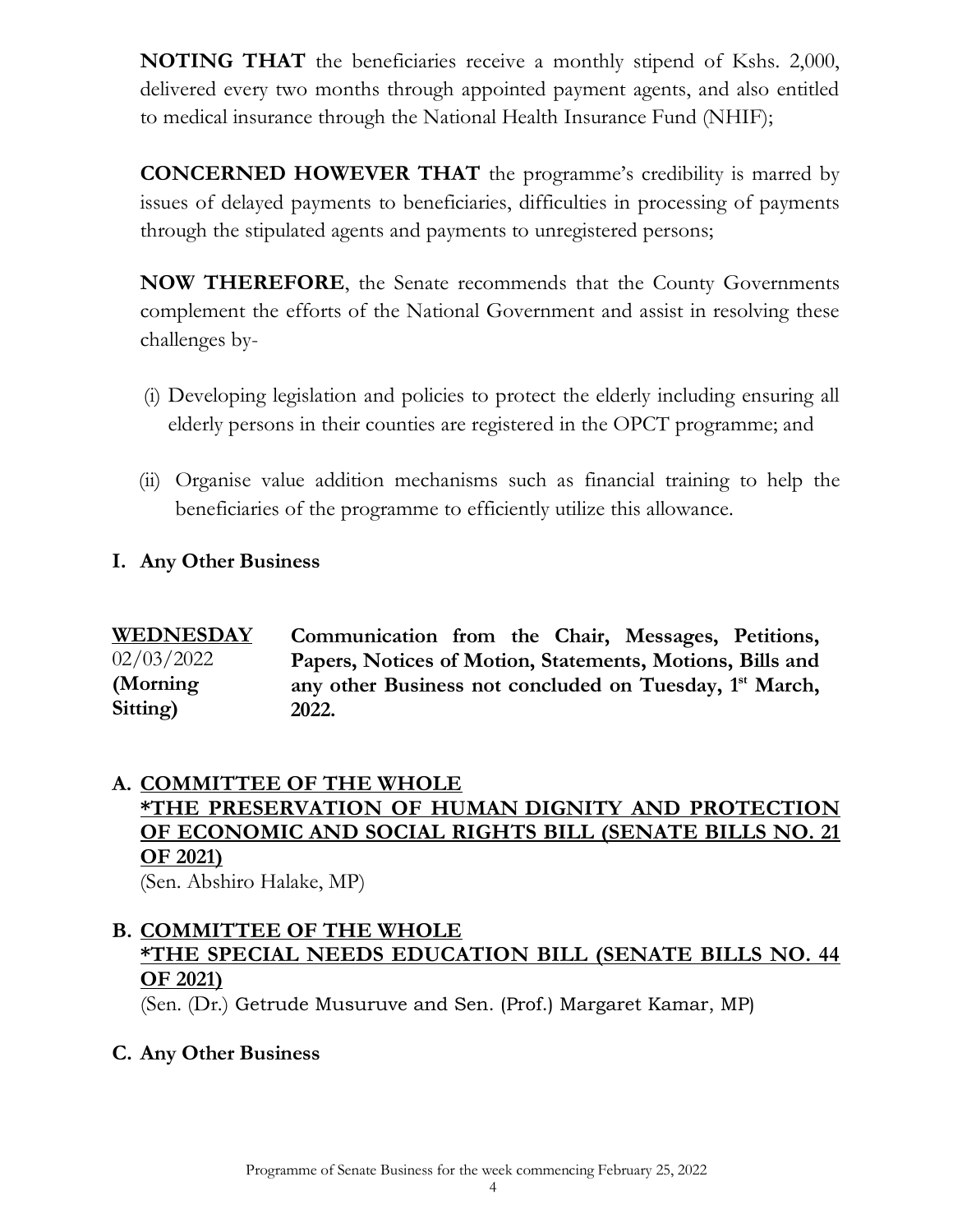**WEDNESDAY**  02/03/2022 **(Afternoon Sitting)**

**Communication from the Chair, Messages, Petitions, Papers, Notices of Motion, Statements, Motions, Bills and**  any other Business not concluded on Wednesday, 2<sup>nd</sup> **March, 2022 (Morning Sitting).**

### **A. COMMITTEE OF THE WHOLE \*THE ELECTIONS (AMENDMENT) (NO. 3) BILL (SENATE BILLS NO. 48 OF 2021)** (Sen. (Eng.) Ephraim Maina, MP)

# **B. COMMITTEE OF THE WHOLE \*THE COUNTY RESOURCE DEVELOPMENT BILL (SENATE BILLS NO. 45 OF 2021)**

(Sen. Rose Nyamunga, MP)

- **C. Any Other Business**
- **THURSDAY**  03/03/2022 **Communication from the Chair, Messages, Petitions, Papers, Notices of Motion, Statements, Motions, Bills and**  any other Business not concluded on Wednesday, 2<sup>nd</sup> **March, 2022.**

# **A. COMMITTEE OF THE WHOLE \*\*\*THE IRRIGATION (AMENDMENT) BILL (NATIONAL ASSEMBLY BILLS NO. 12 OF 2021)**

(The Senate Majority Leader)

# **B. COMMITTEE OF THE WHOLE \*THE COMMUNITY GROUPS REGISTRATION BILL (NATIONAL ASSEMBLY BILLS NO. 20 OF 2021)**

(The Senate Majority Leader)

### **C. Any Other Business**